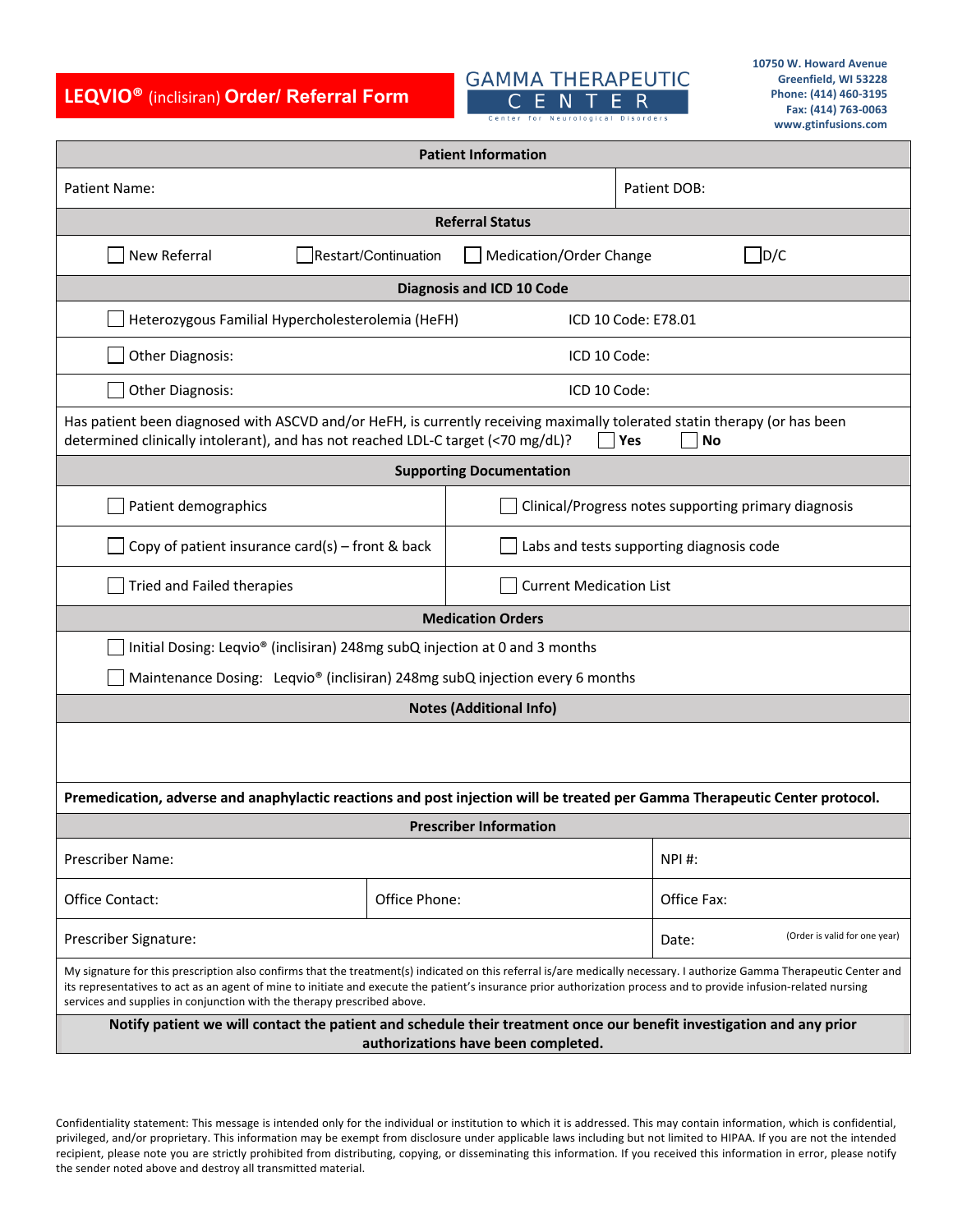

**Phone:** 833-LEQVIO2 **Fax:** 877-537-8468 (877-LEQVIO8) **Service Center Portal:** ServiceCenterPortal.com

### **PATIENT INFORMATION – FORM CANNOT BE PROCESSED WITHOUT THIS INFORMATION.**

Name: Date of Birth:

First Name Middle Initial Last Name

ZIP: Email (recommended to enroll in co-pay support):

### **PATIENT AUTHORIZATION & ADDITIONAL CONSENTS**

I have read and agree to the Patient Authorization on page 2.

### **LEQVIO Co-pay Card Program**

□I have read and agree to the Co-pay Card Program terms & conditions on page 2.

### **Ongoing Support from the LEQVIO Care Program**

 $\Box$  I would like to enroll in phone support from LEQVIO Care—an optional program to help you stay on track with your treatment plan, including your own dedicated Patient Care Specialist to provide medication reminders, healthy living tips and tools. By checking the box, I agree to receive calls and texts at the phone number provided. I understand calls and texts may be autodialed or prerecorded and are not a condition of purchase.\*

Patient/Legal Guardian Signature and Supervisors of Signature (MM/DD/YYYY)

### **Determine Financial Eligibility**

/ /

Novartis Patient Assistance Foundation, Inc. (NPAF) provides free LEQVIO to eligible uninsured and underinsured patients. Proof of income is required. If you choose to apply for free LEQVIO, checking the box below will prompt NPAF to verify your income.

 $\Box$  I have read and agree to the Fair Credit Reporting Act (FCRA) authorization on page 2.

For questions, please call: **833-LEQVIO2**.

Once completed, fax just this page to **877-537-8468 (877-LEQVIO8)**.

**Continued on next page**

Page 1 of 2

# **U** NOVARTIS